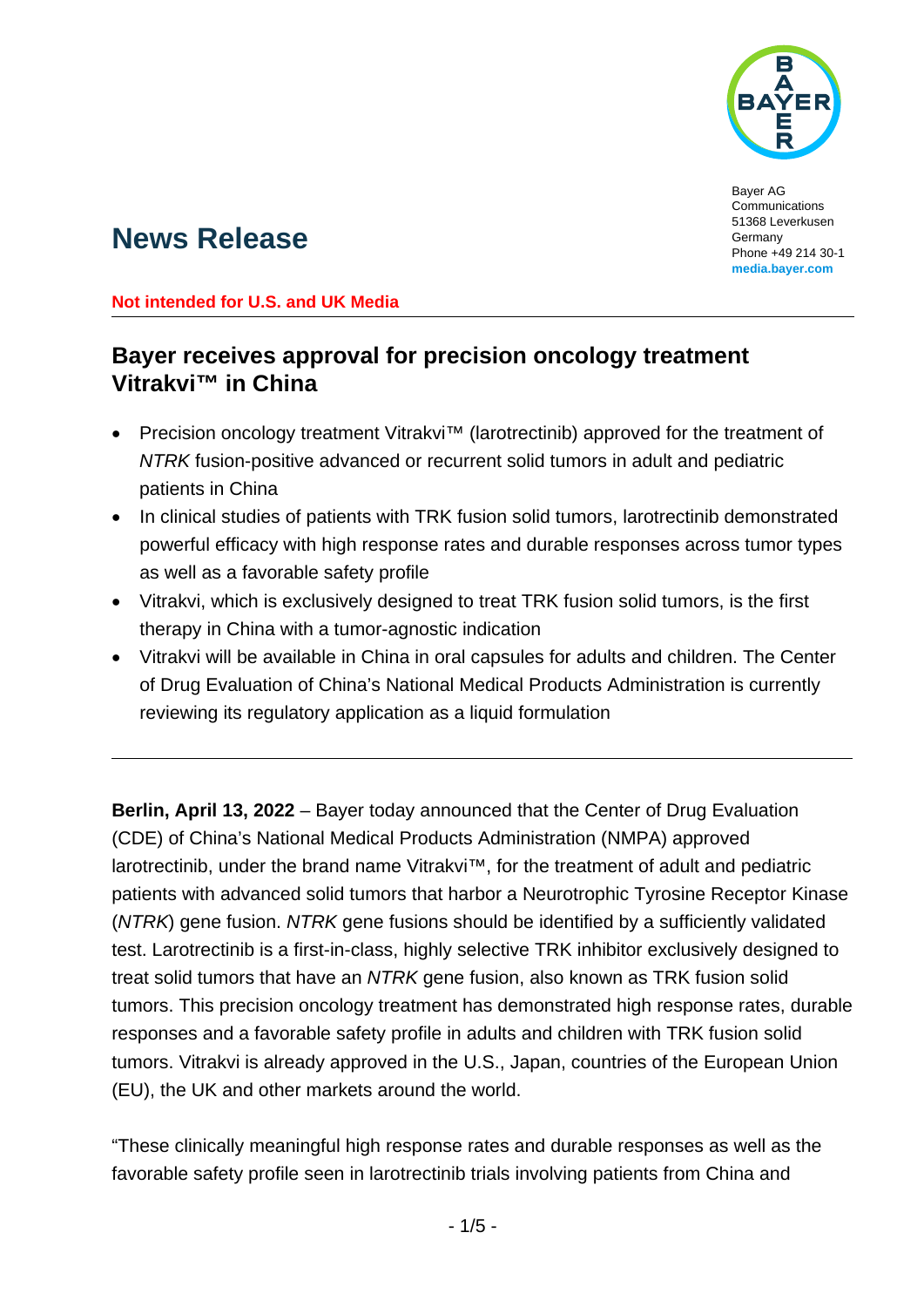worldwide, support its efficacy and safety in adults and children," said Prof. Xu Ruihua, MD, PhD, President of Sun Yat-sen University Cancer Center. "A high unmet need remains for new and innovative cancer treatments in China. Advancements in precision therapies, like larotrectinib, demonstrate the importance of comprehensive genomic testing to uncover actionable oncogenic drivers and identify patients most likely to benefit from a targeted treatment approach."

"The approval of larotrectinib in China represents a meaningful advancement in cancer care with a highly innovative treatment option that addresses the genomic alteration driving solid tumor growth, regardless of the location where the tumor originates," said Christine Roth, Member of the Executive Committee of Bayer's Pharmaceuticals Division and Head of Bayer's Oncology Strategic Business Unit. "This approval further demonstrates Bayer's commitment to delivering next-generation precision medicines to appropriate patients and clinicians."

The approval of larotrectinib in China is based on data from the Phase I trial of adult patients, the Phase II NAVIGATE trial in adult and adolescent patients and the Phase I/II pediatric SCOUT trial. In these trials, larotrectinib was investigated across more than 20 different histologies of solid tumors including lung cancer, thyroid cancer and colorectal cancer as well as salivary gland cancer and soft tissue sarcomas including infantile fibrosarcoma and gastrointestinal stromal tumors. The compound has shown powerful efficacy with high response rates and durable responses as well as a favorable safety profile across tumor types in adults and children with TRK fusion solid tumors. The clinical activity has been shown across multiple tumor types including primary central nervous system (CNS) tumors and brain metastases.

TRK fusion cancer is rare overall. It affects both children and adults and occurs in varying frequencies across various tumor types. TRK fusion cancer occurs when an *NTRK* gene fuses with another unrelated gene, producing a chimeric TRK protein. The altered protein, or TRK fusion protein, becomes constitutively active or overexpressed, triggering the activation of an intercellular signaling cascade leading to tumor growth and spread.

Larotrectinib will be available in China in oral capsules for adults and children. The CDE of China's NMPA is currently reviewing its regulatory application as a liquid formulation.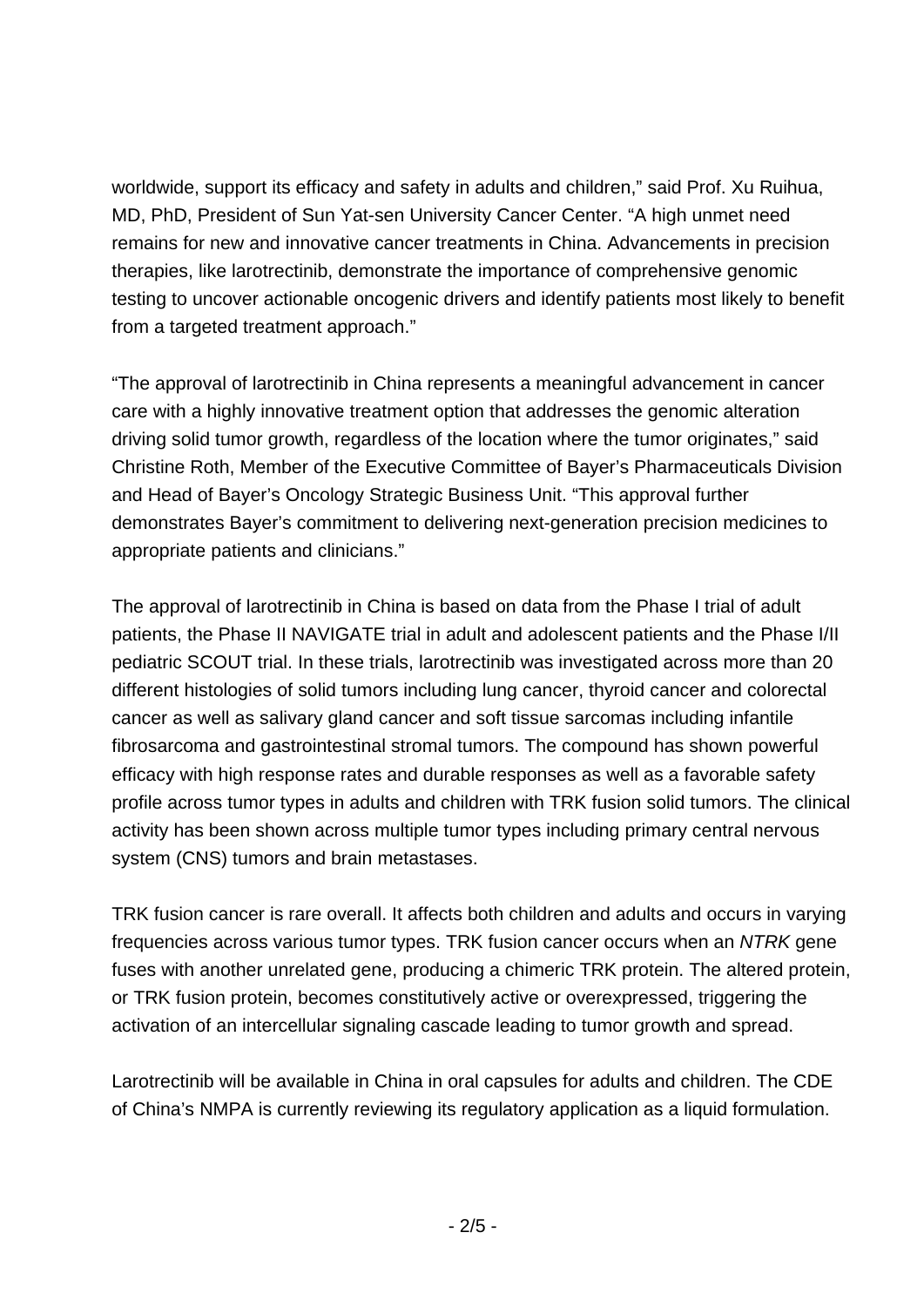#### **About Vitrakvi™ (larotrectinib)**

Vitrakvi™ (larotrectinib), a first-in-class oral TRK inhibitor, was exclusively designed to treat tumors that have an *NTRK* gene fusion. The compound has demonstrated high response rates and highly durable responses of over four years in adults and children with TRK fusion cancer, including central nervous system (CNS) tumors. To date, it has the largest dataset and longest follow-up data of any TRK inhibitor. The trials are still ongoing, with the latest dataset presented at the European Society for Medical Oncology (ESMO) Congress 2021 and additional updates planned to be presented at upcoming scientific meetings.

Larotrectinib is approved under the brand name Vitrakvi™ in more than 40 countries around the world, including the U.S., countries of the European Union (EU), and most recently in China. Filings in other regions are underway or planned. In the EU, the product is approved for the treatment of adult and pediatric patients with solid tumors that harbor a Neurotrophic Tyrosine Receptor Kinase (*NTRK*) gene fusion, who have a disease that is locally advanced, metastatic or where surgical resection is likely to result in severe morbidity, and who have no satisfactory treatment options.

## **About TRK Fusion Cancer**

TRK fusion cancer occurs when an *NTRK* gene fuses with another unrelated gene, producing a chimeric TRK protein. The altered protein, or TRK fusion protein, becomes constitutively active or overexpressed, triggering a signaling cascade. These TRK fusion proteins are oncogenic drivers promoting cell growth and survival, leading to TRK fusion cancer. TRK fusion cancer is not limited to certain types of tissues and can occur in any part of the body. TRK fusion cancer occurs in various adult and pediatric solid tumors with varying frequency, including lung, thyroid, gastrointestinal (GI) cancers (colon, cholangiocarcinoma, pancreatic and appendiceal), sarcoma, CNS cancers (glioma and glioblastoma), salivary gland cancers (including secretory carcinoma of the salivary gland) and pediatric cancers (infantile fibrosarcoma and other soft tissue sarcomas).

## **About Oncology at Bayer**

Bayer is committed to delivering science for a better life by advancing a portfolio of innovative treatments. The company has the passion and determination to develop innovative medicines that help improve and extend the lives of people living with cancer. The oncology franchise at Bayer includes six marketed products across various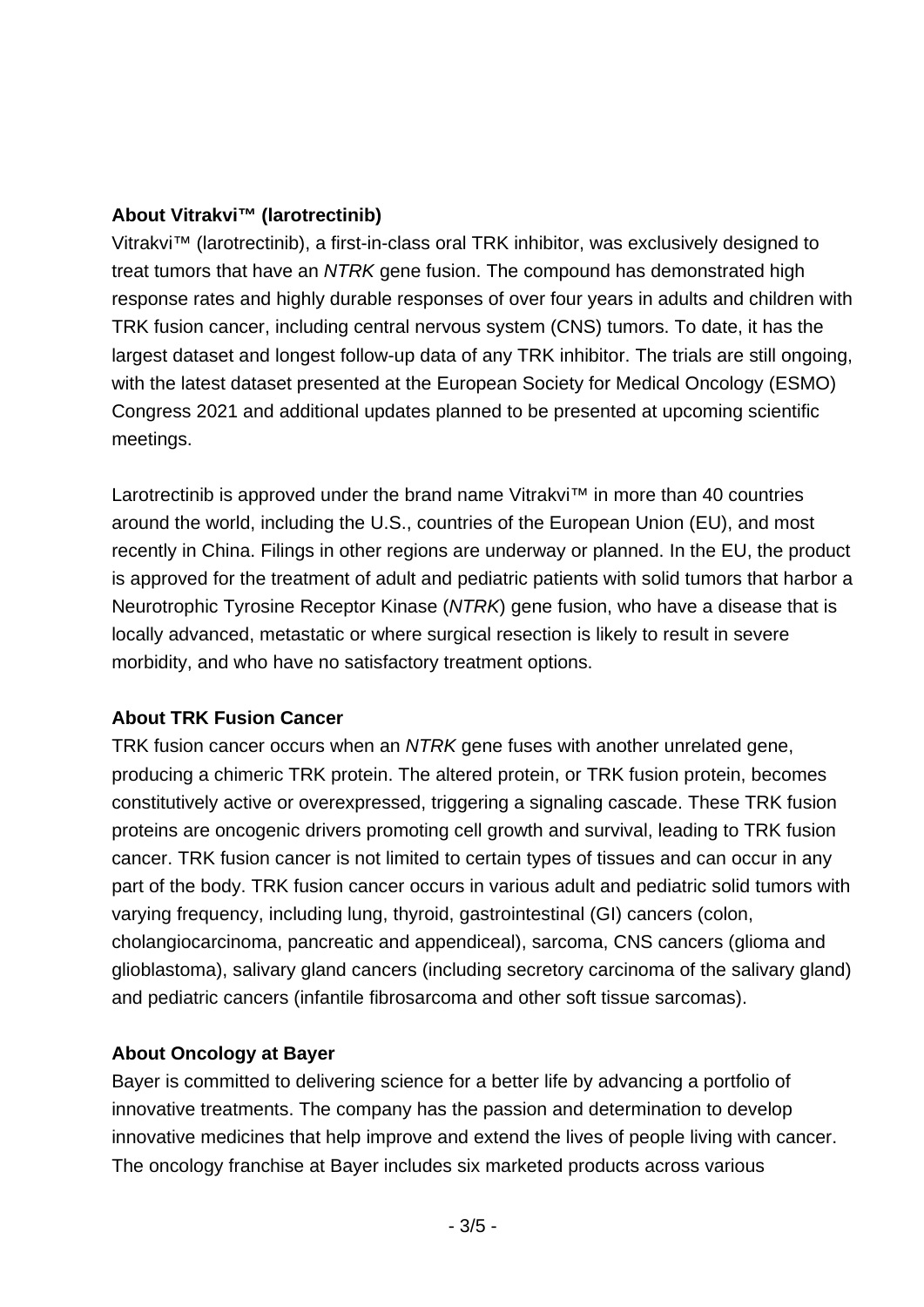indications and several compounds in different stages of clinical development. Bayer focuses its research activities on first-in-class innovations across the following scientific platforms: Precision Molecular Oncology, Targeted Alpha Therapies, and Immuno-Oncology. Across the areas of focus, we have several prostate cancer treatments on the market or in development, with the goal of extending survival while limiting side effects of treatment throughout the different stages of the disease. Another key focus at Bayer is on innovative precision oncology treatments, with an approved TRK inhibitor exclusively designed to treat tumors that have an *NTRK* gene fusion, the oncogenic driver of tumor growth and spread. The company's approach to research prioritizes targets and pathways with the potential to impact the way that cancer is treated.

#### **About Bayer**

Bayer is a global enterprise with core competencies in the life science fields of health care and nutrition. Its products and services are designed to help people and planet thrive by supporting efforts to master the major challenges presented by a growing and aging global population. Bayer is committed to drive sustainable development and generate a positive impact with its businesses. At the same time, the Group aims to increase its earning power and create value through innovation and growth. The Bayer brand stands for trust, reliability and quality throughout the world. In fiscal 2021, the Group employed around 100,000 people and had sales of 44.1 billion euros. R&D expenses before special items amounted to 5.3 billion euros. For more information, go to [www.bayer.com.](http://www.bayer.com/)

Contact for media inquiries: **Anna Koch, phone +49 30 468-15942** Email: [anna.koch@bayer.com](mailto:anna.koch@bayer.com)

Contact for investor inquiries: **Bayer Investor Relations Team, phone +49 214 30-72704** Email: [ir@bayer.com](mailto:ir@bayer.com) [www.bayer.com/en/investors/ir-team](https://www.bayer.com/en/investors/ir-team)

Find more information at<https://pharma.bayer.com/> Follow us on Facebook:<http://www.facebook.com/bayer> Follow us on Twitter: [@BayerPharma](https://twitter.com/bayerpharma)